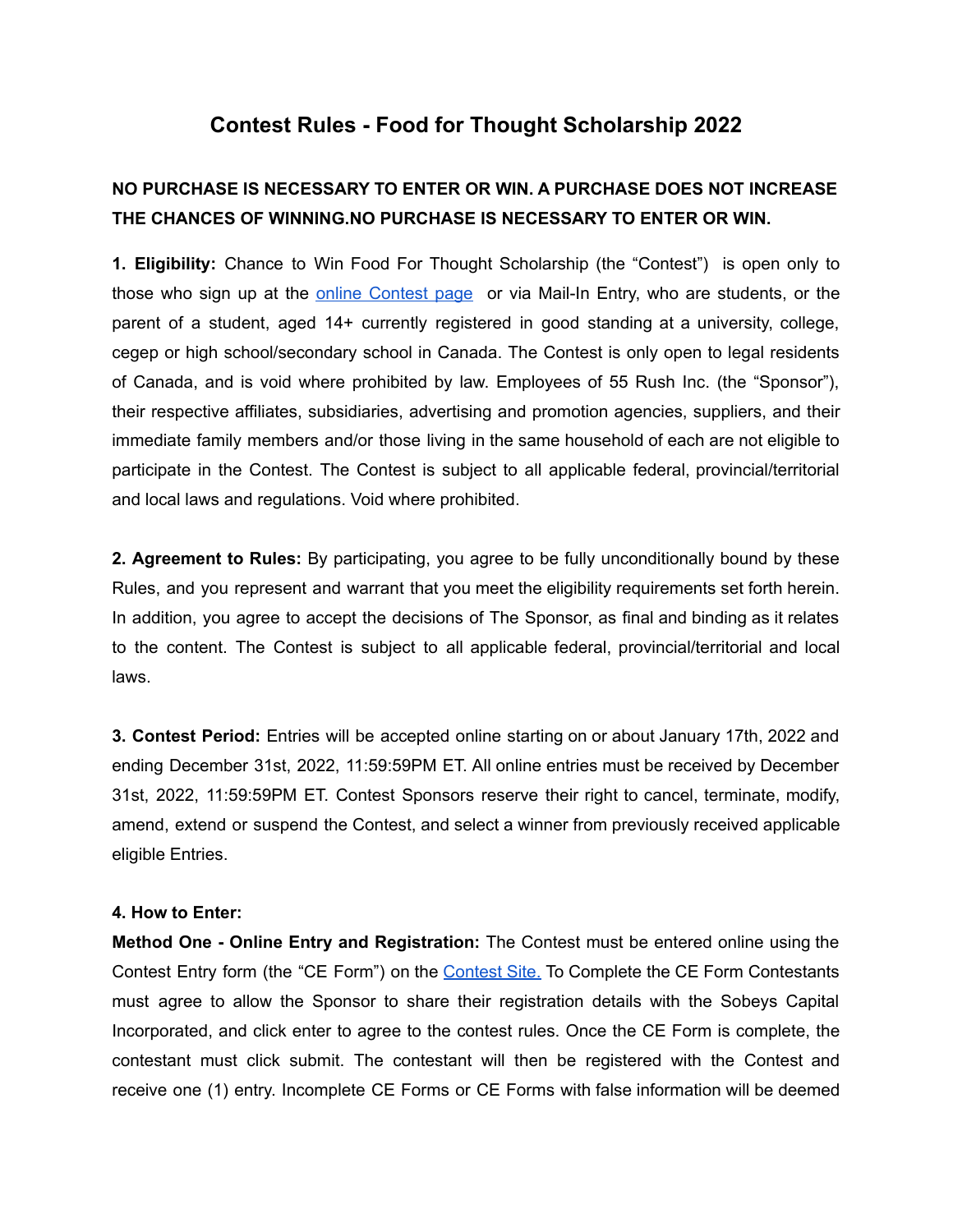as invalid and will be disqualified. Only fully completed CE Forms with valid information received by the Sponsor's servers during the Contest Period will be accepted for entry into this Contest. One (1) additional Contest Entry may be earned by answering the question on the CE form for a maximum of two (2) possible entries into the contest. Entries must fulfill all Contest requirements, as specified, to be eligible to win a prize. Entries that are not complete or do not adhere to the rules or specifications may be disqualified at the sole discretion of The Sponsor. You may not enter more times than indicated by using multiple email addresses, identities or devices in an attempt to circumvent the rules. If you use fraudulent methods or otherwise attempt to circumvent the rules your submission may be removed from eligibility at the sole discretion of The Sponsor**.**

**Method Two – Mail In Entry - No Purchase Necessary:** If a contestant does not wish to enter online, the contestant may: print his/her first name, last name, email address, telephone number, complete mailing address (including postal code) and signature on a plain white piece of paper (no larger than 8.5 by 11 inches) and mail it (in an envelope with sufficient postage), to the Sponsor, at: Contest Administrator, 301-312 Adelaide St. W., Toronto, ON M5V 1R2 Attn: Chance to Win Food For Thought Scholarship. Upon receipt and verification of a contestant's complete entry request in accordance with these Rules, the contestant will receive 2 entries into the Contest. To be eligible, all mail-in entry requests must be received during the Contest Period in a separate envelope bearing sufficient postage (i.e. mass mail-in of entry requests in the same envelope will be void). The Sponsor will not be responsible or liable for any lost, stolen, delayed, illegible, damaged, misdirected, insufficient postage, late or destroyed mail-in Contest entry requests.

**5. Prizes:** There is a total of one (1) Prize available to be won consisting of \$1,000 in gift cards for one of the following stores: Sobeys, Safeway, Foodland (Ontario), Foodland & Participating Co-ops (Atlantic), IGA, FreshCo./FreshCo. Chao!, and one (1) cheque for the value of \$1,000 CAD. The Sponsor or the prize provider will select the store based on the postal code provided by the winner upon contest entry. Approximate value of the Prize is \$2,000. All amounts in these Rules are in Canadian dollars. The prize is non transferable. Any and all prize related expenses, including without limitation any and all federal, provincial/territorial and/or local taxes shall be the sole responsibility of the winner. No substitution of prize or transfer/assignment of prize to others or request for the cash equivalent by the winner is permitted. Acceptance of prize constitutes permission for The Sponsor to use winner's name, likeness, and entry for purposes of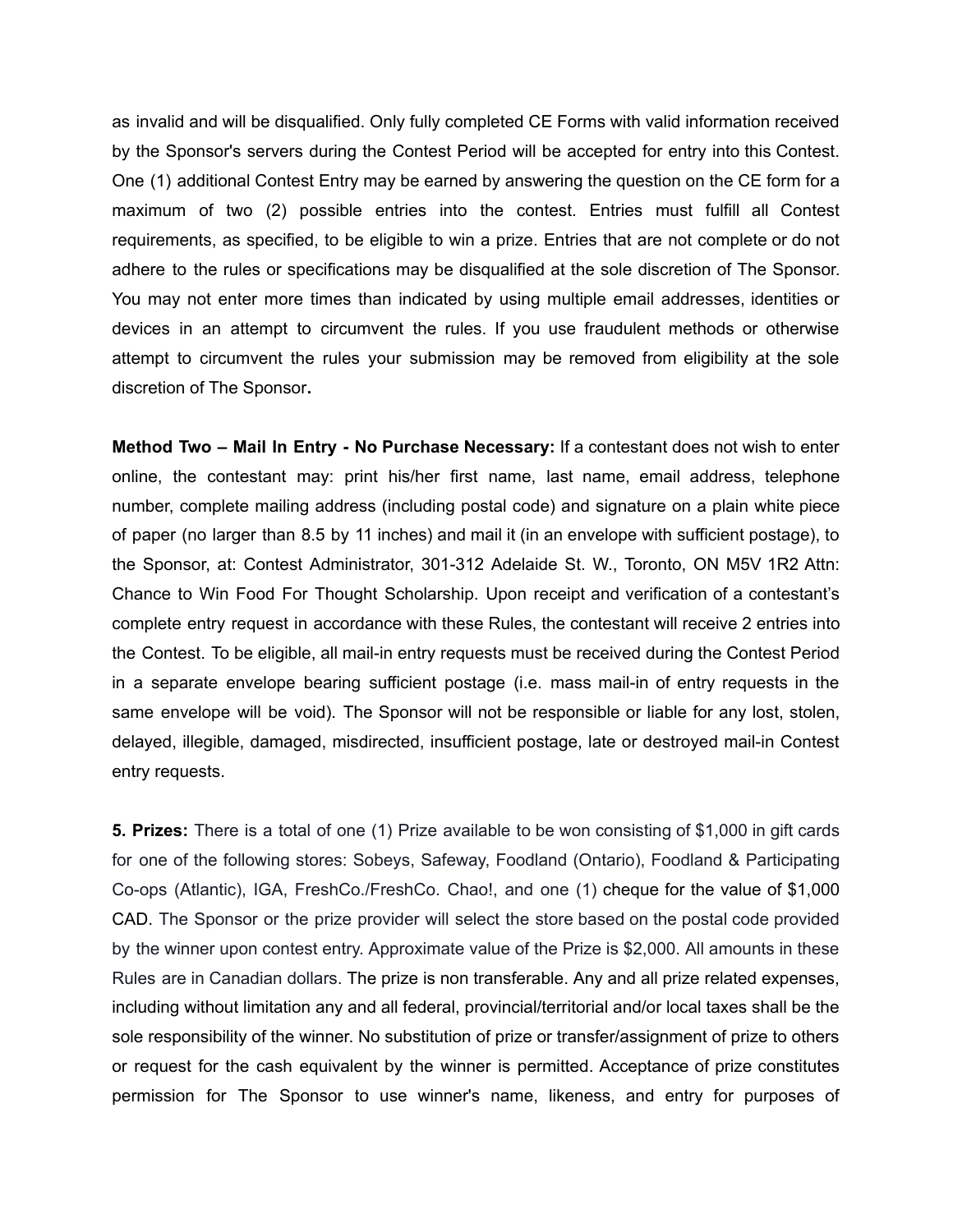advertising and trade without further compensation, unless prohibited by law.

**6. Odds:** The odds of winning depend on the number of eligible entries received.

**7. Winner selection and notification:** The winner of the Contest will be selected in a random drawing under the supervision of the Sponsor on or about January 3rd, 2023 at 2:00PM ET. The winner will be notified via email within two (2) days following the winner selection. The Sponsor shall have no liability for the winner's failure to receive notices due to winners' spam, "other" inbox or other security settings or for winners' provision of incorrect or otherwise non-functioning contact information. If the selected winner cannot be contacted, is ineligible, fails to claim the prize within five (5) days from the time award notification was sent, does not correctly answer the mathematical skill testing question in the manner prescribed, or fails to timely return a completed and executed declaration and releases as required, prize may be forfeited and an alternate winner selected.

The receipt by winner of the prize offered in this Contest is conditioned upon compliance with any and all federal and provincial/territorial laws and regulations. ANY VIOLATION OF THESE OFFICIAL RULES BY ANY WINNER (AT SPONSOR'S SOLE DISCRETION) WILL RESULT IN SUCH WINNER'S DISQUALIFICATION AS WINNER OF THE CONTEST AND ALL PRIVILEGES AS WINNER WILL BE IMMEDIATELY TERMINATED.

**8. Prize Delivery:** The Sponsor or its representatives will send the prize(s) to the confirmed Prize winner at his/her registered address. Please allow six (6) to eight (8) weeks for delivery of same.

**9. Rights Granted by you:** By entering this content you understand that yconic, anyone acting on behalf of yconic, or its respective licensees, successors and assigns will have the right, where permitted by law, without any further notice, review or consent to print, publish, broadcast, distribute, and use, worldwide in any media now known or hereafter in perpetuity and throughout the World, your entry, including, without limitation, the entry and winner's name, portrait, picture, voice, likeness, image or statements about the Contest, and biographical information as news, publicity or information and for trade, advertising, public relations and promotional purposes without any further compensation.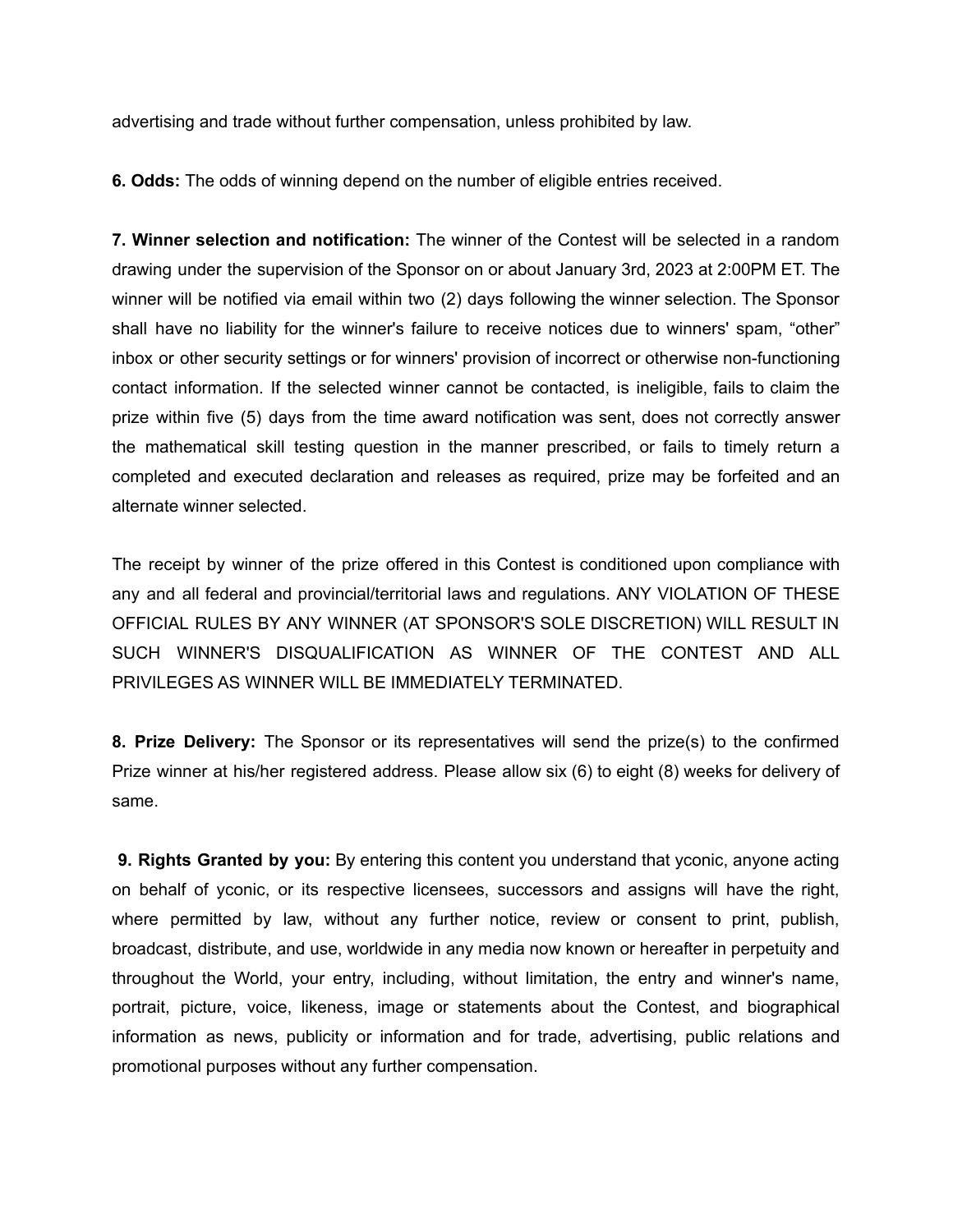**10. Terms:** The Sponsor reserves the right, in its sole discretion to cancel, terminate, modify or suspend the Contest should (in its sole discretion) a virus, bugs, non-authorized human intervention, fraud or other causes beyond its control corrupt or affect the administration, security, fairness or proper conduct of the Contest. In such case, The Sponsor may select the recipients from all eligible entries received prior to and/or after (if appropriate) the action taken by The Sponsor reserves the right at its sole discretion to disqualify any individual who tampers or attempts to tamper with the entry process or the operation of the Contest or website or violates these Terms & Conditions.

The Sponsor has the right, in its sole discretion, to maintain the integrity of the Contest, to void votes for any reason, including, but not limited to; multiple entries from the same user from different IP addresses; multiple entries from the same computer in excess of that allowed by Contest rules; or the use of bots, macros or scripts or other technical means for entering.

Any attempt by an entrant to deliberately damage any web site or undermine the legitimate operation of the Contest may be a violation of criminal and civil laws and should such an attempt be made, The Sponsor reserves the right to seek damages from any such person to the fullest extent permitted by law.

**11. Limitation of Liability:** By entering you agree to release and hold harmless yconic and its subsidiaries, affiliates, advertising and promotion agencies, partners, representatives, agents, successors, assigns, employees, officers and directors from any liability, illness, injury, death, loss, litigation, claim or damage that may occur, directly or indirectly, whether caused by negligence or not, from (i) such entrant's participation in the Contest and/or his/her acceptance, possession, use, or misuse of any prize or any portion thereof, (ii) technical failures of any kind, including but not limited to the malfunctioning of any computer, cable, network, hardware or software; (iii) the unavailability or inaccessibility of any transmissions or telephone or Internet service; (iv) unauthorized human intervention in any part of the entry process or the Promotion; (v) electronic or human error which may occur in the administration of the Promotion or the processing of entries.

**12. Disputes:** THIS CONTEST IS GOVERNED BY THE LAWS OF CANADA, WITHOUT RESPECT TO CONFLICT OF LAW DOCTRINES. As a condition of participating in this Contest, participant agrees that any and all disputes which cannot be resolved between the parties, and causes of action arising out of or connected with this Contest, shall be resolved individually,